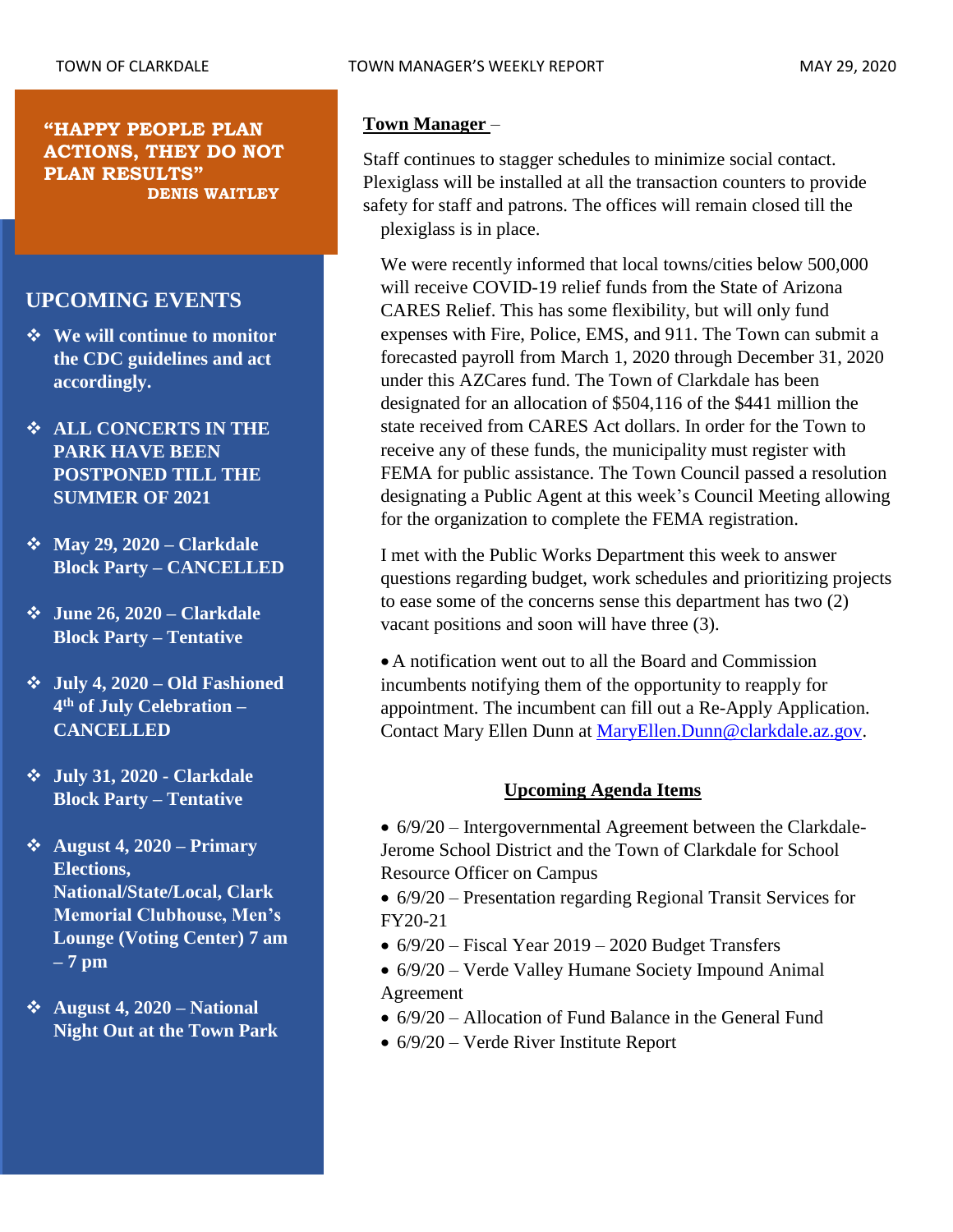### *FINANCE DEPARTMENT UPDATES*

• Some great news, got the renewal from AMRRP and our premium for property and liability only went up approximately 2.00%.

• Congratulations to Joe Candelaria and Mike Brundridge! Joe has accepted a promotion to Police Sergeant. Mike is stepping into a newly created Lead Police Officer position; while remaining our School Resource Officer, Mike will be providing additional support to sworn staff and act as on-call supervisor in the absence of the Chief and Sergeants.

• Santiago Parra has resigned his position; therefore, we are now recruiting for a Chief Water/Wastewater Operator.

# Yavapai County COVID-19 Update 5/29/2020 10:00:00 AM

| Yavapai County<br>Deaths: 5 Recoveries: 143<br>Confirmed Cases: 294                                                                                                                                                                                                                         |                                                                                                                         |                                                                                                                                                                                                                                                                                                                                                                                 |                                            | Arizona<br>Cases: 18465 Deaths: 885                                                                                                                                        |                                                                                           |
|---------------------------------------------------------------------------------------------------------------------------------------------------------------------------------------------------------------------------------------------------------------------------------------------|-------------------------------------------------------------------------------------------------------------------------|---------------------------------------------------------------------------------------------------------------------------------------------------------------------------------------------------------------------------------------------------------------------------------------------------------------------------------------------------------------------------------|--------------------------------------------|----------------------------------------------------------------------------------------------------------------------------------------------------------------------------|-------------------------------------------------------------------------------------------|
| Yavapai Case Locations<br>Camp Verde<br>Chino Valley*<br>Cottonwood<br>$Dewey^*$<br>Mayer*<br>Paulden<br>Prescott*<br>Prescott Valley*<br>Sedona<br><b>Other Quad Cities</b><br>Other Verde<br>Unknown<br>* Mingus Mtn<br>Academy<br>* Mingus Recoveries<br><b>Students</b><br><b>Staff</b> | 14<br>9<br>18<br>8<br>11<br>$\overline{5}$<br>41<br>40<br>17<br>$\overline{3}$<br>11<br>$\mathbf{1}$<br>118<br>62<br>14 | Yavapai Tests<br>Total Tested 10523<br>Negative 10229 97.2%<br>Positive<br>294<br>Hospitalizations<br>YRMC2<br>VVMC1<br>4 PUI<br><b>VA</b><br>$\overline{0}$<br>0 PUI<br>* A PUI is an in-patient who<br>has been admitted for care<br>that has been tested for<br>COVID-19 with results still<br>pending.<br>* These numbers are only<br>COVID-19 related<br>hospitalizations. | 0 PUI (West Campus)<br>0 PUI (East Campus) | Yavapai Case Details<br>Age<br>$0$ to $12$<br>13 to 17<br>18 to 24<br>25 to 34<br>35 to 44<br>45 to 54<br>$55$ to $64$<br>65 to 74<br>75 to 84<br>$85 +$<br>Female<br>Male | Count<br>8<br>91<br>25<br>27<br>19<br>30<br>38<br>36<br>15<br>5 <sup>1</sup><br>199<br>95 |

Testing Sites in [Yavapai](http://www.yavapai.us/Portals/39/COVID-19/TestingSitesinYavapaiCounty.pdf) County

[Emergency](http://www.yavapai.us/Portals/39/PPE%20Donations.pdf) Operations Center Personal Protection Equipment (PPE) Donations Yavapai County [Community](https://www.yavapai.us/chs/COVID-19) Health Services' COVID-19 Resources for Reopening *Please refer to Governor Ducey's website for reopening timelines: <https://azgovernor.gov/>*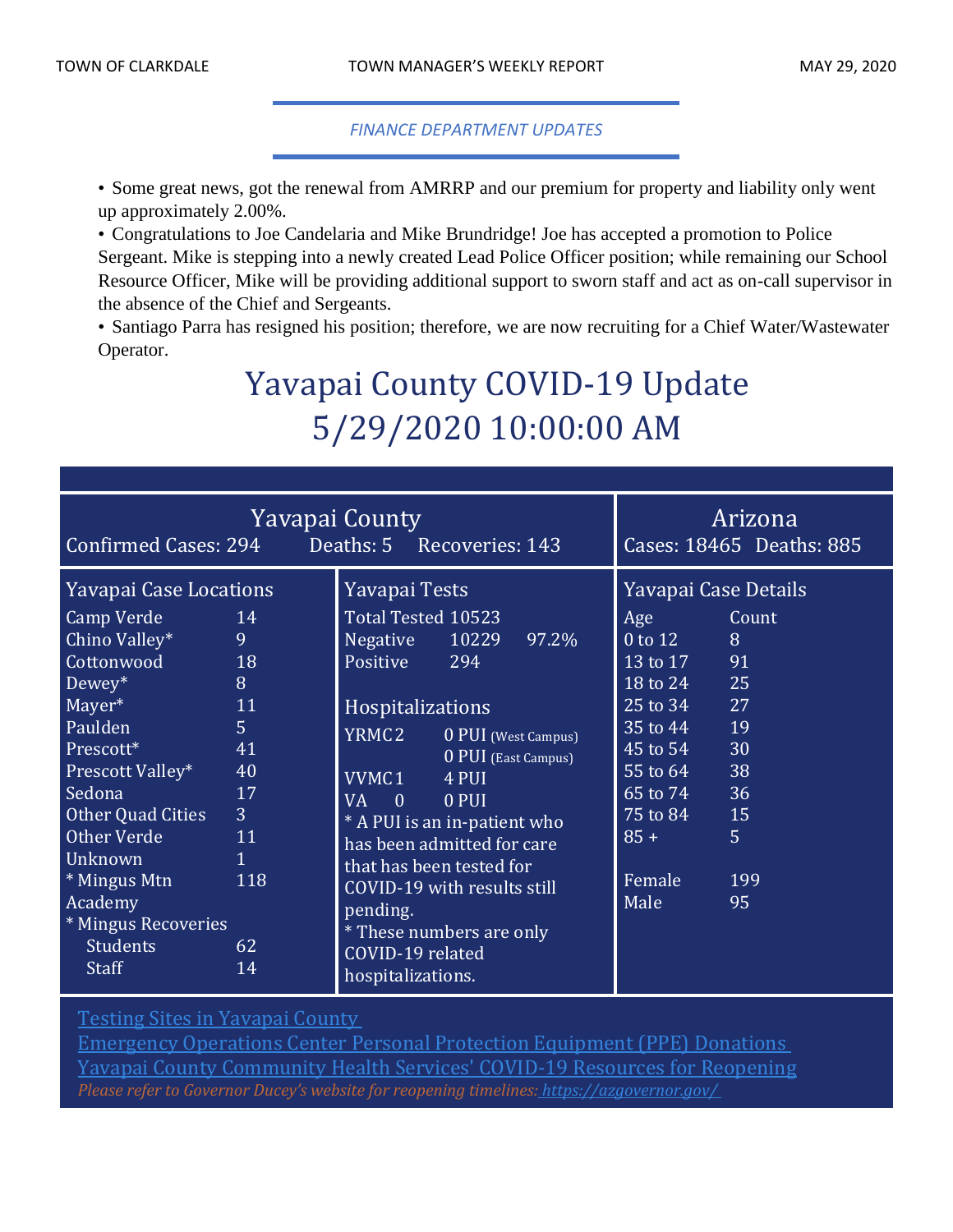*PARKS & RECREATION DEPARTMENT UPDATES*

Parks and Recreation Event, Program and Activity Reports –

- Staff has been working to complete a Parks and Recreation community survey that will assist with the General Planning process, as well as the development of a Parks and Recreation strategic plan. The survey will be presented to the public the first of next week and will be available for 3 full weeks via social media links, Town website, or a phone-in option.
- The slide at the Town Park playground structure was removed due to a crack in the plastic. This posed a safety hazard and was addressed immediately by Public Works. Staff is evaluating the cost of replacing the slide.

Verde River @ Clarkdale -

• Two Verde River @ Clarkdale Memberships were sold this week.

Social Media –

- Social Media Posts:
	- 5/26/20 Congratulations to graduating 8th graders as Clarkdale-Jerome School
	- 5/25/20 Memorial Day
	- 5/22/20 Congratulations to Mingus Union High School 2020 Graduates
	- 5/22/20 Parks, Bathrooms, Courts Open

*COMMUNITY DEVELOPMENT DEPARTMENT UPDATES*

- General Plan Committee Town Council approved Carol Johnson as Alternate to the General Plan Committee, and directed staff to move forward with creation of the Historic Preservation Committee. A Press Release calling for applicants describing the requirements for appointment will go out in the near future. Staff is working on a draft for the Introduction element. This will go before the General Plan Committee and then come to Council in an update.
- Code Enforcement Code Enforcement issue regarding high weeds on Celestial Drive.
- United Verde Soil Program There were 121 permit renewals for the restoration program.
- Trails Staff will be recording routes on the Blowout Wash and Jerome/Hopewell and adding them to the All Trails App.
- Census 2020 For those residences that have not yet received Census 2020 materials, door to door visits should be starting in June.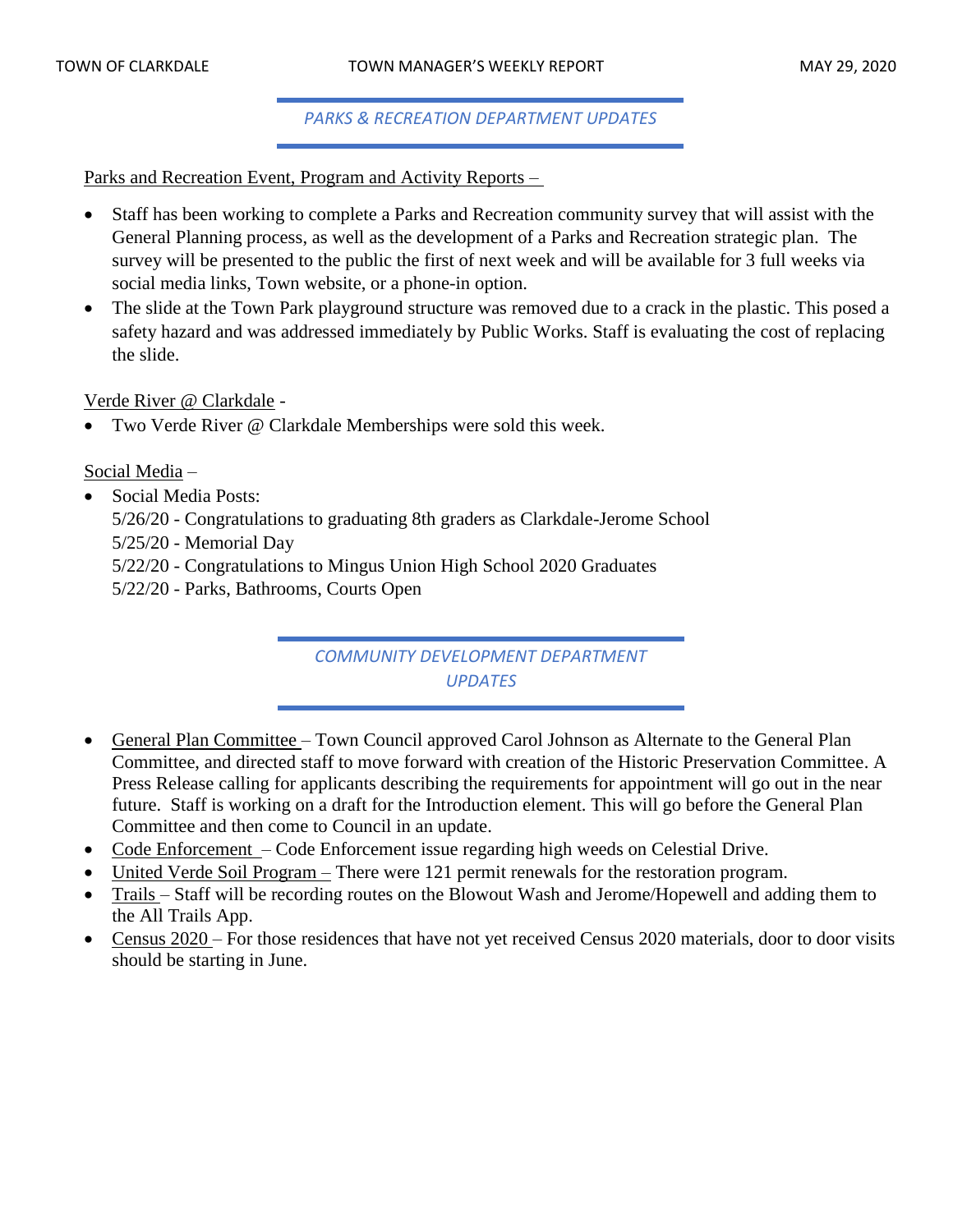| <b>TOWN OF CLARKDALE</b>  | <b>TOWN MANAGER'S WEEKLY REPORT</b>        | MAY 29, 2020 |  |  |  |  |  |
|---------------------------|--------------------------------------------|--------------|--|--|--|--|--|
| <b>Weekly Cash Report</b> |                                            |              |  |  |  |  |  |
| <b>ITEM</b>               | <b>DETAILS</b>                             | <b>FEE</b>   |  |  |  |  |  |
| <b>BUSINESS LICENSES</b>  | 01171 - VITAL ESSENCE PLLC                 | \$30.00      |  |  |  |  |  |
|                           | 092675 - ACCESSORY / 742 PALISADES DR.     | \$50.00      |  |  |  |  |  |
| <b>BUILDING PERMITS</b>   | 092680 - INSPECTION / 1307 FIRST SOUTH ST. | \$156.00     |  |  |  |  |  |
|                           | 092681 - REMODEL / 516 FIRST NORTH ST.     | \$239.80     |  |  |  |  |  |
|                           | 092682 - ACCESSORY / 1407 FIRST NORTH ST   | \$75.00      |  |  |  |  |  |
|                           |                                            | \$550.80     |  |  |  |  |  |

*POLICE DEPARTMENT UPDATES*

#### **Major incidents reported to the department for the week of 5/20 through 5/26/20:**

- All week, officers have been replacing traffic cones that were knocked down or blown over in the construction zone on Broadway.
- 5/22/20 Officer Deming assisted Yavapai Apache PD with a disorderly conduct per domestic violence call on the Clarkdale reservation. This was the first of several serious cases on the reservation this week that Clarkdale officers responded to. This week, Clarkdale officers also handled four false alarms at Oovah's Smoke Shop on the reservation.
- 5/24/20 Officer Guth responded to the Clarkdale Lodge for a disorderly couple. The argument was verbal only and the couple was allowed to stay.
- 5/25/20 Officer Lohman and SRO Brundridge responded to the Clarkdale reservation for a

| <b>Total Calls</b>                           | 46            |
|----------------------------------------------|---------------|
| <b>Calls Criminal in Nature</b>              |               |
| <b>Traffic Stops</b>                         |               |
| Citations                                    |               |
| Warnings                                     | 3             |
| $Citations - non-traffic$                    | $\mathcal{O}$ |
| <b>Requests for Citizen Assistance</b>       | 6             |
| <b>Animal Problems</b>                       | 2             |
| Requests by Other Agencies<br>for Assistance | 11            |
| Responses to Calls at the RAPs               | 3             |
| Domestic Violence Calls                      |               |

domestic violence assault, holding the scene until YAPD officers arrived. There were several children in the residence and the suspects were very uncooperative.

- 5/25/20 Officer Guth was the first on scene to a suspected overdose by a 16-year-old on the Clarkdale reservation; the subject was not breathing and turning blue. Officer Guth administered Narcan and the subject began breathing again. EMTs arrived and transported the subject to VVMC.
- 5/26/20 Officer Guth cited and released a male suspect for DUI in Old Town Cottonwood after the man was observed driving in the wrong lane and knocking over cones in the construction zone on Broadway. SRO Brundridge assisted.
- 5/26/20 Officer Guth was again first on the scene of a suspected overdose by a woman in Upper Town. He did not need to use Narcan as EMS arrived and the woman came around. She was transported by ambulance to VVMC.

# Calls at the RAPS

• 5/20/20 - Ambassador Don Zanolli asked an officer to speak with bow fishermen at Tuzigoot RAP. Officer Candelaria explained to them that archery is not allowed in that area.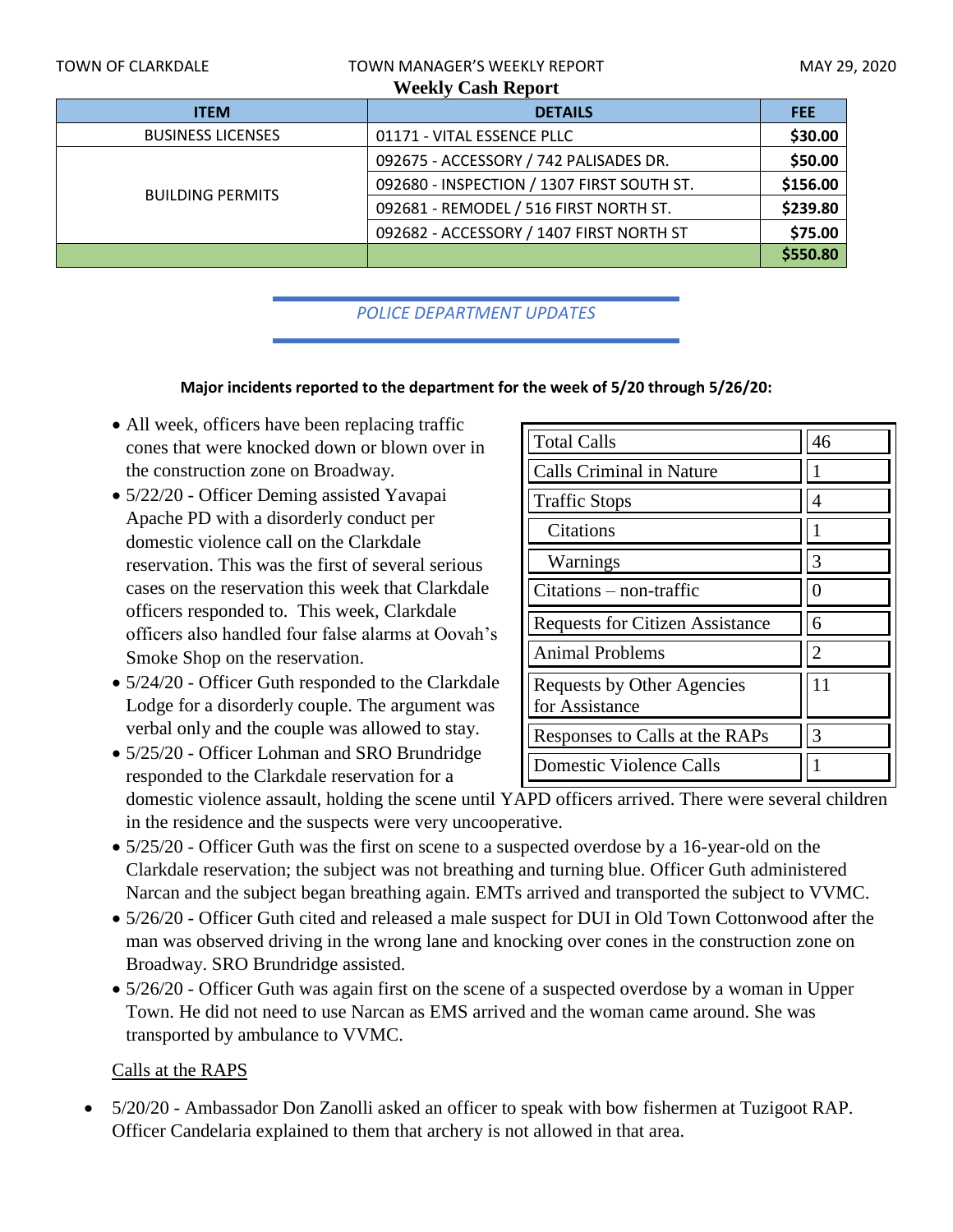#### TOWN OF CLARKDALE TOWN MANAGER'S WEEKLY REPORT TOWN OF CLARKDALE

- 5/21/20 Officer Godina took a call from someone who left their vehicle inside the TAPCO RAP gate overnight.
- 5/22/20 Officer Godina checked on an unoccupied car at Tuzigoot RAP after hours. He did not locate the occupant(s).5/19/20 - Ambassador Jim Mast called in an abandoned BBQ grill (minus propane tank) left under Tuzigoot Bridge. Officer Lohman hauled it out.

# Notable Events

- 5/20/20 Detectives from Arizona Department of Public Safety presented the findings from their investigation of the homicide and officer-involved shooting that happened in February. The investigation now goes to the County Attorney for consideration of charges.
- 5/21/20 SRO Brundridge lead the Clarkdale-Jerome School's eighth grade promotion parade throughout Clarkdale. Officer Godina, Officer Candelaria, Officer Deming, Detective Johnston, and Sgt. Smith performed traffic control.
- 5/22 Congratulations to Joe Candelaria, who has been promoted to Sergeant, and Mike Brundridge, who has been promoted to Lead Officer. Great job, guys! Sergeant Candelaria will be training with Chief Taylor and Sergeant Smith for the next two weeks.
- 5/27/20 The police department held physical fitness testing and an all-hands meeting. Results of the fittest officer still to come!



*PUBLIC WORKS/PUBLIC UTILITIES UPDATES*

- The Work on the breezeway between the PW and the CD buildings continues to progress. We are expecting the roof to begin next week. Tiles, gutter and stucco will all be done during this process.
- Bodiga Pierce has started expanding their business. A part of this expansion will be to connect to the Town sewer system.
- With the resignation of Sntieago Parra, Public Works and HR are in the process of reviewing applications.